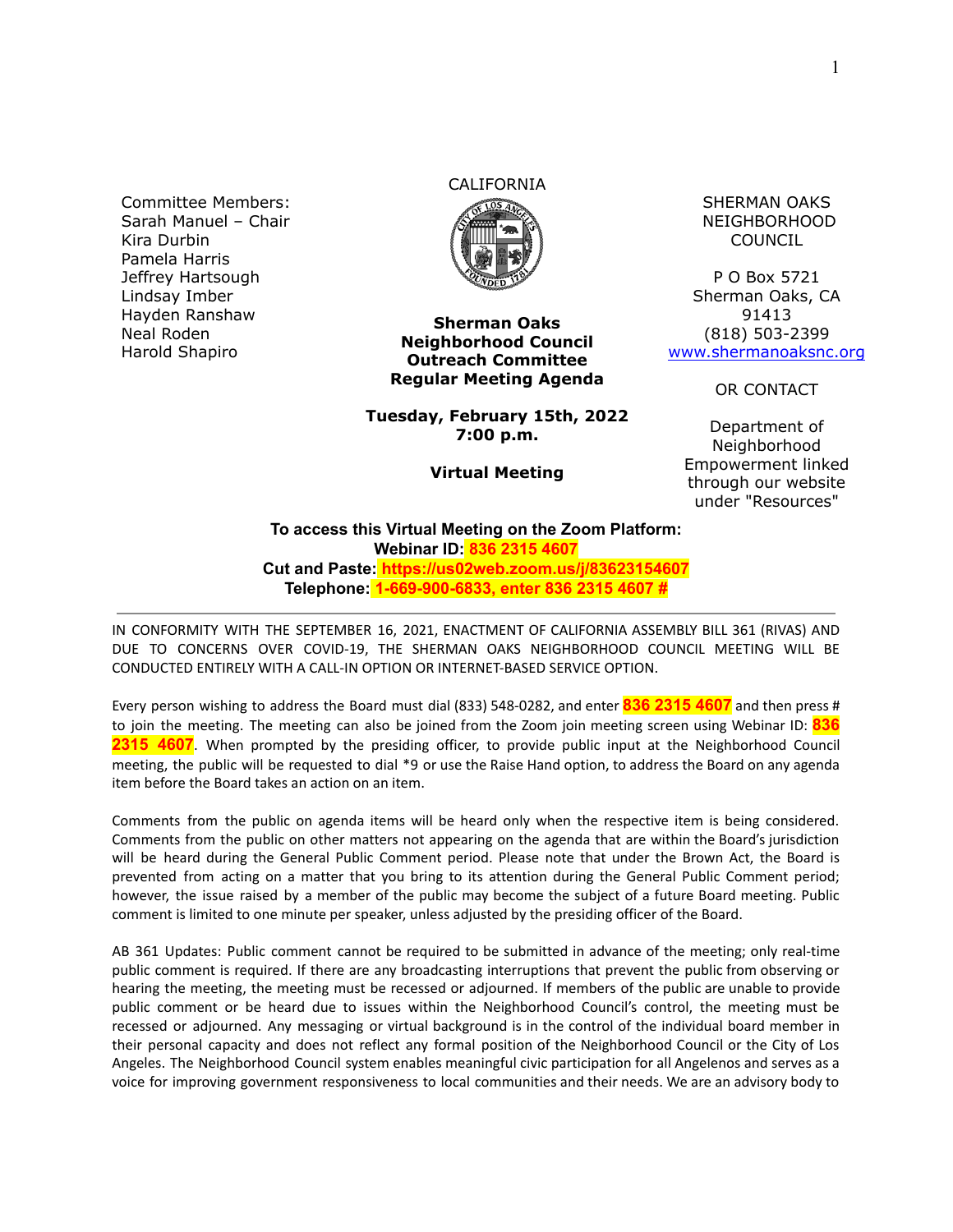Sherman Oaks Neighborhood Council Outreach Committee Meeting Agenda February 15th, 2022 Page 2

the City of Los Angeles, comprised of stakeholder volunteers who are devoted to the mission of improving our communities.

## **AGENDA**

- **1. Call to Order and Welcome** Chair, Sarah Manuel
- **2. Roll Call and Introductions** Chair, Sarah Manuel
- **3. Administrative Motions: ACTION ITEM. ROLL CALL VOTE REQUIRED.**
	- A. Approval of Prior Meeting Minutes
		- i. January 18th, 2021 DRAFT Regular Meeting Minutes **ACTION ITEM. ROLL CALL VOTE REQUIRED.**
- **4. Chair's Report: 10 minutes,** Sarah Manuel
	- Review of End Of Year Internal Outreach Committee Survey
	- Announcements
- **5. Project Updates & Discussion (20 minutes)** *Please see supporting documentation.*
	- *1 minute Public Comment for each sub-agendized item.*
	- A. Working Group Kira Durbin, Pamela Harris
	- B. Website & Stakeholder interest form Harold Shapiro, Lindsay Imber
	- C. Newsletter, The Ziff Flyer & Social Media Platform Metrics Sarah Manuel, **Assign new project lead to do Newsletter and Social Media**
	- D. Community Clean Up Neal Roden
	- E. Utility Box Design Pamela Harris, Sarah Manuel
	- F. Spring Tree Giveaway assign project lead, update from JH
	- G. Business Card Lindsay Imber
- **6. Public Official Comment: 2 minutes each** *Comments by public officials*
- **7. Public Comment**: **2 minutes each** *Comments by the public on non-agenda items within the SONC Outreach Committee's jurisdiction.*
- **8. Discussion of Social Media and collect quotes for Social Media marketing.**
- **9. New Business** Introduction topics for consideration of the Outreach Committee at future meetings: (**5 minutes)** *Public Comment for each sub-agendized item.*
	- A. Other items for consideration for next Agenda(s)
	- B. Scavenger Hunt -- Get to know your neighbors and the neighborhood.
	- C. Painting in the Park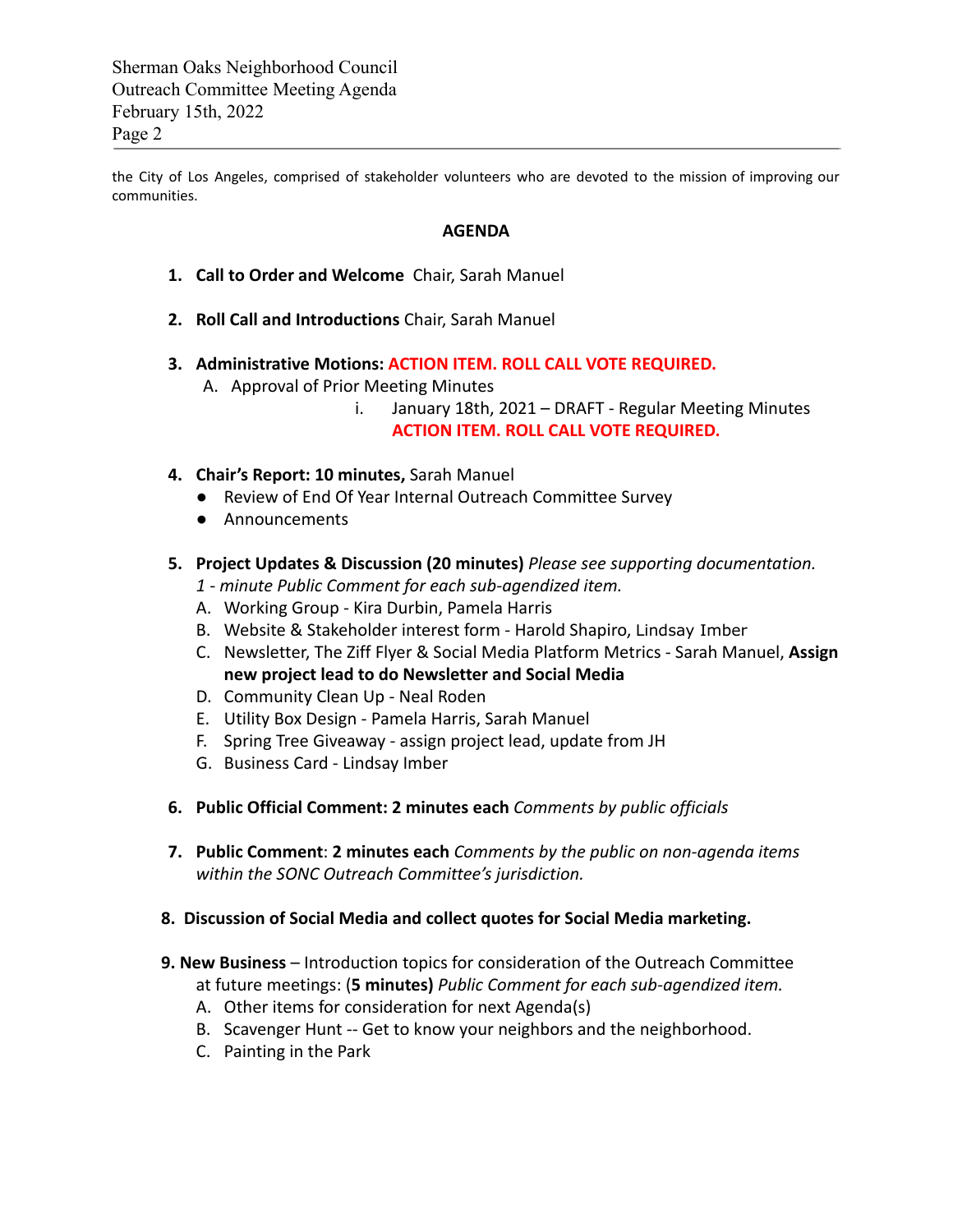## **10. Announcements** on items within the SONC Outreach Committee's jurisdiction **The Valley of Change - 2nd Saturday of the Month Next Outreach Meeting, March 15th, 2022, 7pm NHIFP is seeking volunteers, Email Barbara @ bjavitz@gmail.com LA Works is always looking for Volunteers**

## **13. Adjourn**

**THE AMERICAN WITH DISABILITIES ACT As a covered entity under Title II of the Americans with Disabilities Act, the City of Los Angeles does not discriminate on the basis of disability and upon request will provide reasonable accommodation to ensure equal access to its programs, services, and activities. Sign language interpreters, assisted listening devices, or other auxiliary aids and/or services may be provided upon request. To ensure availability of services, please make your request at least 3 business days (72 hours) prior to the meeting by contacting the Department of Neighborhood Empowerment by calling (213) 978-1551 or email: NCsupport@lacity.org**

**PUBLIC ACCESS OF RECORDS In compliance with Government Code section 54957.5, non-exempt writings that are distributed to a majority or all of the board in advance of a meeting may be viewed at our website: www.ShermanOaksNC.org or at the scheduled** meeting. In addition, if you would like a copy of any record related to an item on the agenda, **please email: lindsay.imber.sonc@gmail.com. PUBLIC POSTING OF AGENDAS – Neighborhood Council agendas are posted for public review as follows: ● Sherman Oaks Public Library, 14245 Moorpark St, Sherman Oaks, CA 91423. ● www.ShermanOaksNC.org ● You can also receive our agendas via email by subscribing to L.A. City's Early Notification System at https://www.lacity.org/subscriptions**

**NOTICE TO PAID REPRESENTATIVES - If you are compensated to monitor, attend, or speak at this meeting, City law may require you to register as a lobbyist and report your activity. See Los Angeles Municipal Code Section 48.01 et seq. More information is available at**